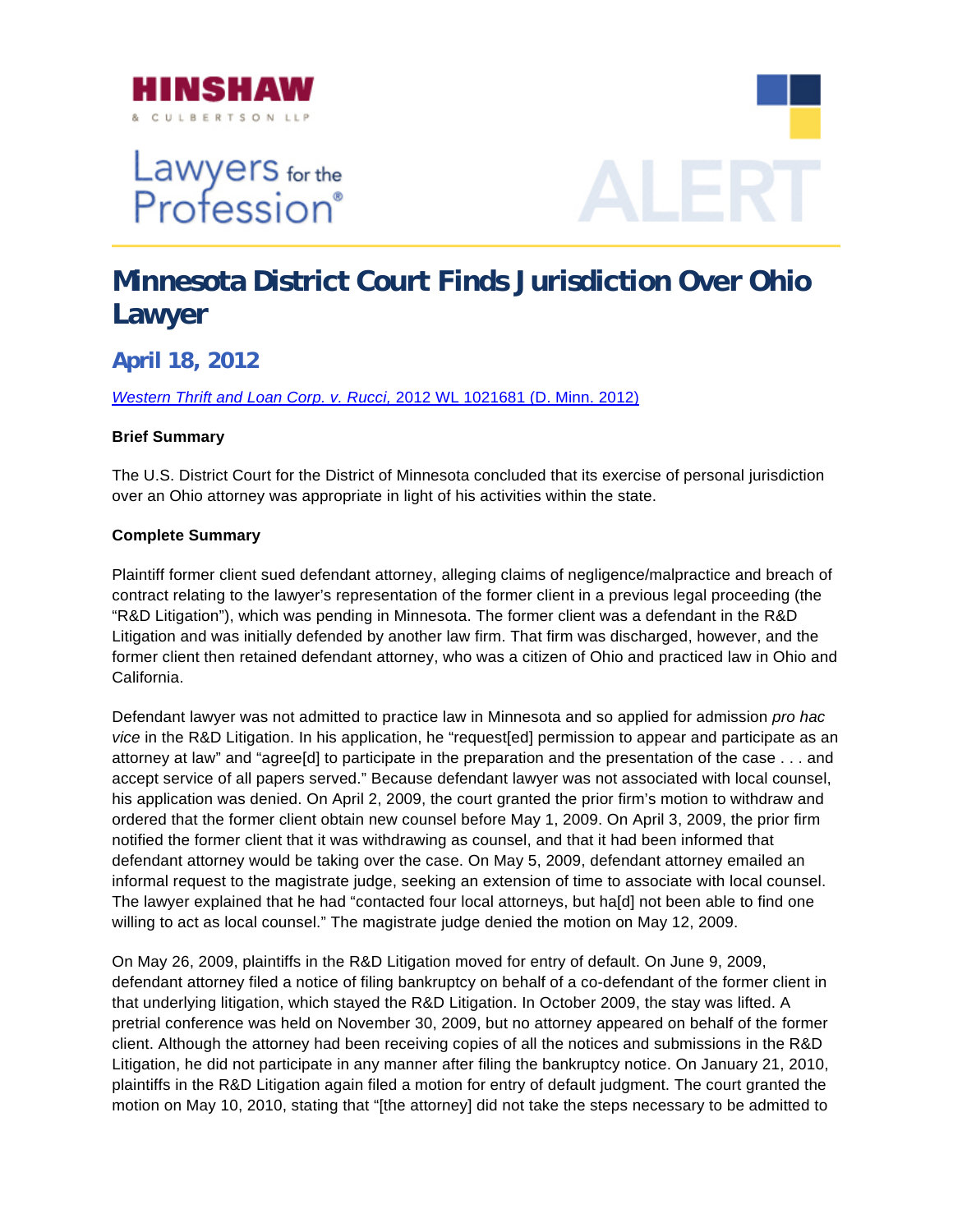

practice before this court, nor did he secure substitute counsel as required by the magistrate judge's April 1, 2009 order. The court imputes [the lawyer's] failure to defend this case to [the former client], and default judgment is warranted on this basis." The former client subsequently entered into a settlement agreement in the R&D Litigation.

The former client then sued the attorney based on his unsuccessful attempts to associate with local counsel, failure to obtain proper admittance to the court, and failure to respond to or file any documents in the R&D Litigation, resulting in the entry of default judgment. The former client alleged that it did not know that defendant lawyer had failed to be admitted to represent the former client, and so it did not know that it was unrepresented until it was too late.

Defendant attorney moved to dismiss based on lack of personal jurisdiction. The court initially noted that to survive a motion to dismiss for lack of personal jurisdiction, a plaintiff must establish a *prima facie* case that the forum state has personal jurisdiction over the defendant. The court must view the evidence in the light most favorable to the plaintiff when deciding whether the plaintiff has made the requisite showing. The court must determine whether the exercise of personal jurisdiction over a nonresident defendant complies with the state long-arm statute, and if so, whether it comports with due process. Minnesota's long-arm statute, Minn. Stat. § 543.19, confers jurisdiction to the fullest extent permitted by due process.

Due process allows a court to exercise personal jurisdiction over a non-resident defendant if the defendant has "certain minimum contacts with [the forum state] such that the maintenance of the suit does not offend `traditional notions of fair play and substantial justice.'" *Int'l Shoe Co. v. Washington*, 326 U.S. 310, 316 (1945) (quoting *Milliken v. Meyer*, 311 U.S. 457, 463 (1940)). The lawyer's contacts with the state must be such that the defendant "should reasonably anticipate being haled into court there." *World-Wide Volkswagen Corp. v. Woodson*, 444 U.S. 286, 297 (1980).

The former client argued that defendant attorney was subject to specific personal jurisdiction in Minnesota because the lawsuit arose out of or related to the lawyer's contacts with Minnesota during the R&D Litigation. Defendant attorney argued that he did not have the requisite minimum contacts to be subject to personal jurisdiction in Minnesota, and that litigation there would be inconvenient for the parties. He further argued that he had never been to Minnesota, had no offices or property in the state, and was not licensed to practice law there. Defendant attorney also argued that his only communications with the former client occurred in California or Ohio, not Minnesota. The court noted, however, that defendant lawyer's contacts with Minnesota were his: (1) unsuccessful application for admission *pro hac vice* in the R&D Litigation; (2) communications with the court with respect to that application; (3) contacts with four different local attorneys in his attempt to associate with local counsel; and (4) filing of the notice of bankruptcy with the court in the R&D Litigation. These contacts were all directly related to his representation, or attempted representation, of the former client, which was the same conduct upon which this suit was based.

The court found that defendant attorney had purposefully availed himself of the privilege of conducting activities within Minnesota, and that the former client's cause of action arose out of and related to the lawyer's contacts with Minnesota during the R&D Litigation. The court thus concluded that its exercise of personal jurisdiction over defendant attorney was appropriate.